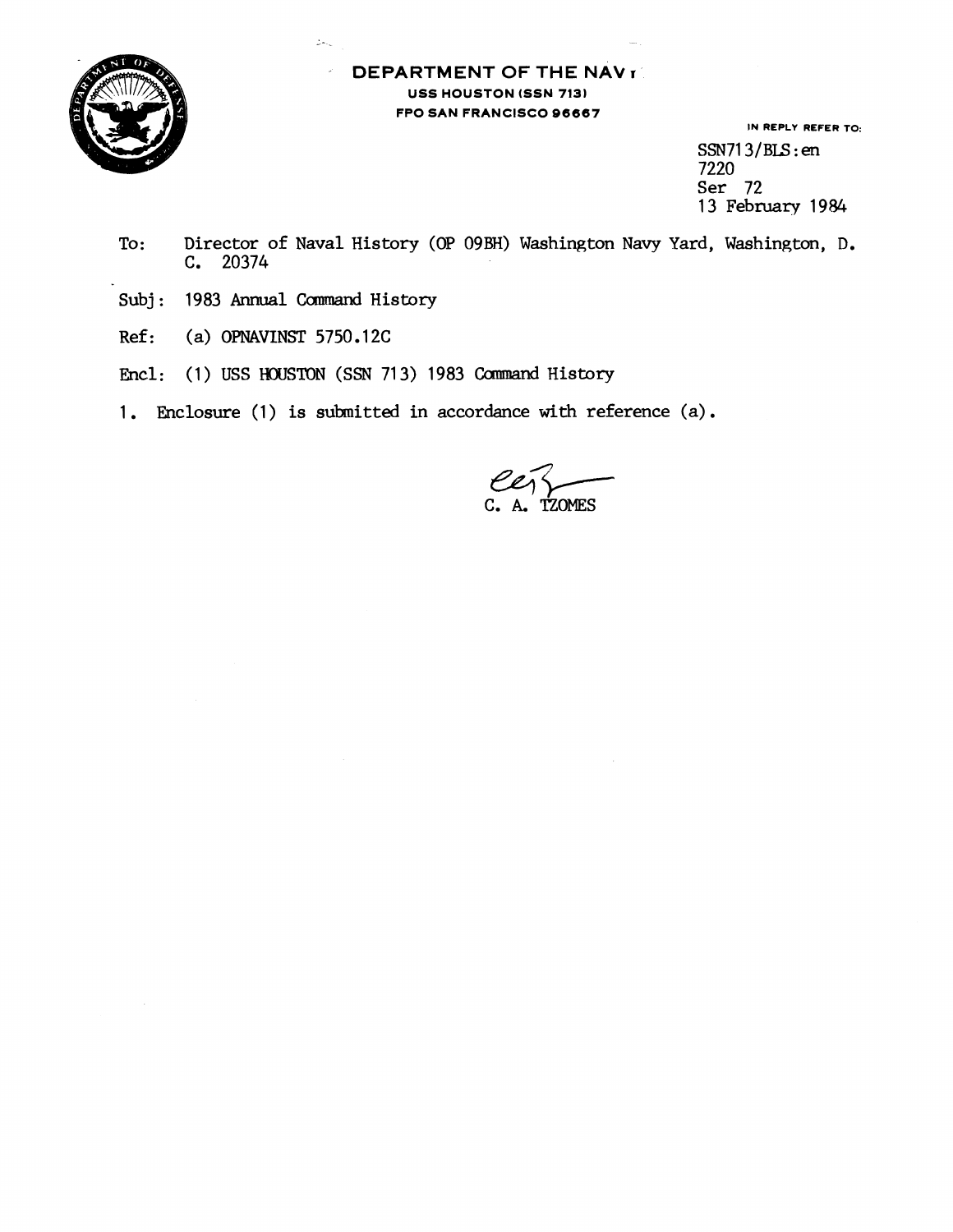## IJSS HOUSTON **(SSN** 71 3)

## COMMAND HISTORY

## 1983

- $JAN$  08 23 Conducted Refresher Training at Submarine Base, New London, Connecticut.
- **JAN 28**  FEB 09 Conducted WSAT at Naval Base, Roosevelt Roads, Puerto Rico and St. Croix, United States Virgin Islands.
- **FEB 19** Returned to Naval Base, Norfolk, Virginia.
- **FEB** 22 Departed Norfolk for Acoustic Trials at Eleuthra, Bahamas.
- FEB 26 **MAR** 02 Conducted Acoustic Trials, Eleuthra, Bahamas
- **NAR** 05 07 Canpleted Mark 48 Torpedo Certification.
- **MAR.** 16 22 Port Call, Houston, Texas.
- **MAR** 29 Returned to Naval Base, Norfolk, Virginia.
- **Am** <sup>22</sup> Completed Operational Reactor Safeguards Examination.
- **APR** 29 Ccmmenced Post-Shakedown Availability at Newport News Shipbuilding and Drydock Company, Newport News, Virginia.
- CDR C. A. TZOMES, USN, relieved CAPT G. H. MENSCH, USN, as **MAY 28** Commanding Officer in ceremonies held at Drydock Number One, Newport News Shipbuilding and Drydock Company, Newport News, Virginia.
- OCT  $01 04$ Conducted Post-Shakedown Availability and Sea Trials.
- OCT 10 24 Completed Tomahawk Missile Certification.
- Departed Naval Base, Norfolk, Virginia for transit to San Diego NOV 04 via Curacao, Netherland Antilles, and the Panama Canal.

Enclosure (1)